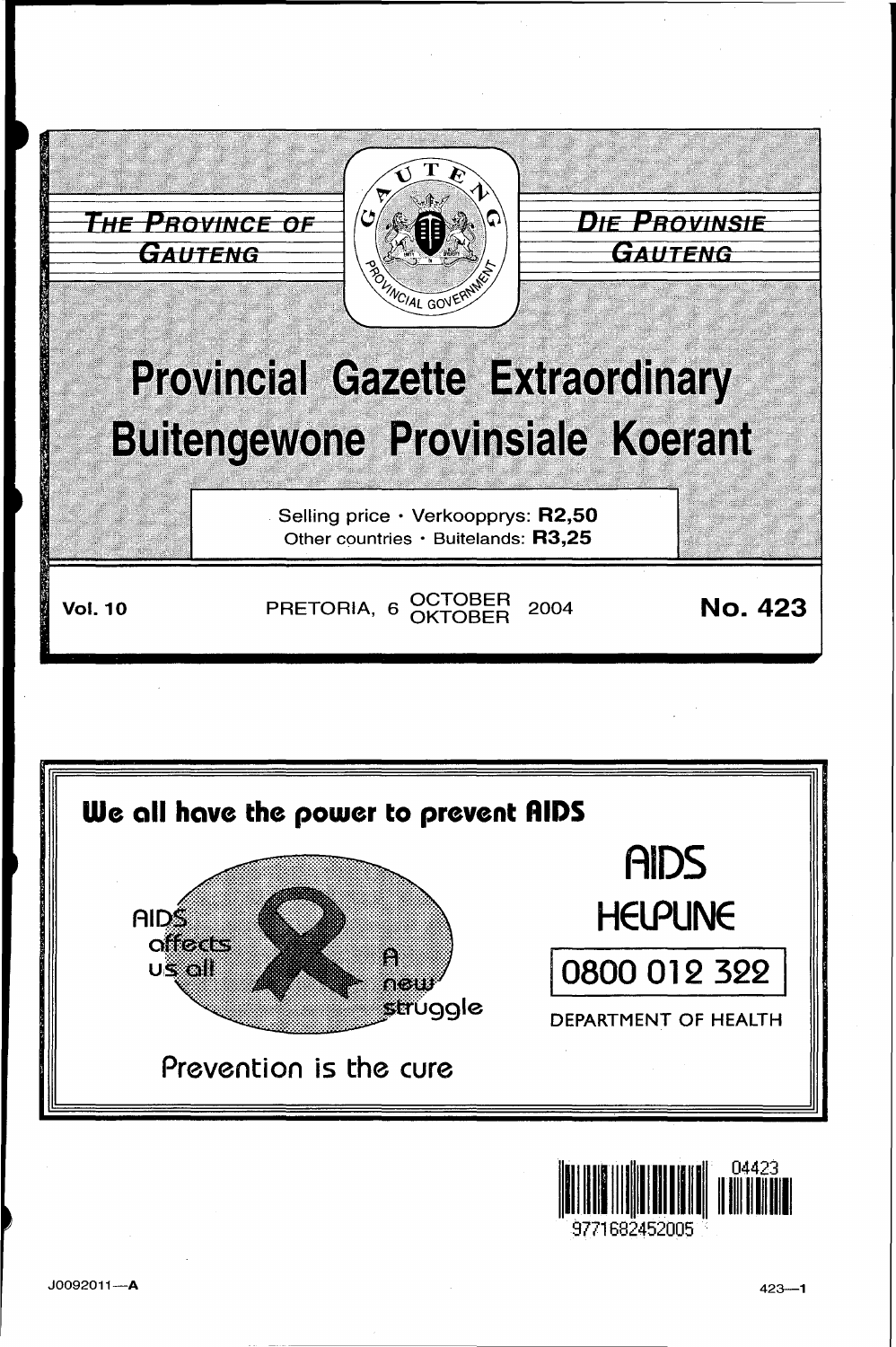| No.<br><b>LOCAL AUTHORITY NOTICES</b><br>Town-planning and Townships Ordinance (15/1986): Ekurhuleni Metropolitan Municipality: Boksburg Amendment<br>2110 |             |                |
|------------------------------------------------------------------------------------------------------------------------------------------------------------|-------------|----------------|
|                                                                                                                                                            | Page<br>No. | Gazette<br>No. |
|                                                                                                                                                            |             |                |
| Scheme                                                                                                                                                     | з           | 423            |
| 2111                                                                                                                                                       |             | 423            |

-- - - -·-----------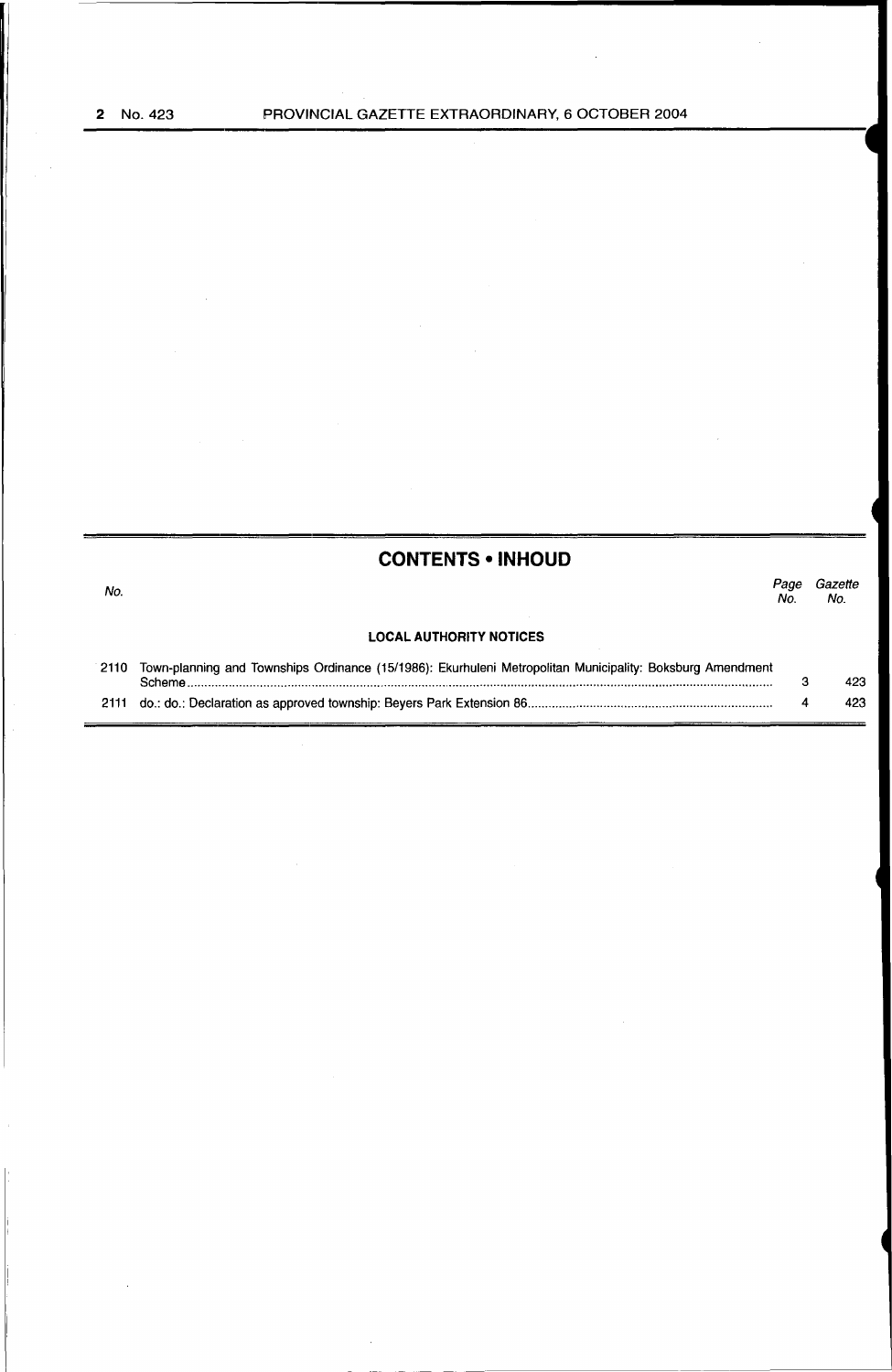# **LOCAL AUTHORITY NOTICE**

# **LOCAL AUTHORITY NOTICE 2110**

# EKURHULENI METROPOLITAN MUNICIPALITY BOKSBURG AMENDMENT SCHEME 1112

The Ekurhuleni Metropolitan Municipality (Boksburg Customer Care Centre) hereby, in terms of the provisions of section 125(1) of the Town-planning and Townships Ordinance, 1986, declares that it has adopted an amendment scheme being an amendment of the Boksburg Town Planning Scheme, 1991 relating to land included in Beyerspark Extension 86 township. A copy of the said town-planning scheme as adopted is open for inspection at all reasonable times at the office of the Area Manager : Development Planning, Boksburg Civic Centre and the office of the Head of Department, Department Development Planning and Local Governement, Gauteng Provincial Government, Johannesburg. The said amendment scheme is known as Boksburg Amendment Scheme 1112.

PAUL MASEKO, CITY MANAGER, CIVIC CENTRE, GERMISTON 27 SEPTEMBER 2004 : NOTICE NUMBER ....................... \

# **PLAASLIKE BESTUURSKENNISGEWING 2110**

EKURHULENI METROPOLITAANSE MUNISIPALITEIT BOKSBURG-WYSIGINGSKEMA 1112

Die Ekurhuleni Metropolitaanse Munisipaliteit (Boksburg Diensleweringsentrum) verklaar hiermee ingevolge die bepalings van artikel 125(1) van die Ordonnansie op Dorpsbeplanning en Dorpe, 1986, dat dit 'n wysiging van die Boksburg Dorpsbeplanningskema, 1991 wat betrekking het op die grond ingesluit in die dorp Beyerspark Uitbreiding 86 aanvaar het. 'n Afskrif van die gemelde dorpsbeplanningskema soos aanvaar, le te aile redelike tye ter insae in die kantoor van die Area Bestuurder : Ontwikkelingsbeplanning, Boksburg Munisipale Kantore en die kantoor van die Hoof van Departement, Departement Ontwikkelingsbeplanning en Plaaslike Regering, Gauteng Provinsiale Regering, Johannesburg. Die gemelde wysigingskema staan bekend as Boksburgwysigingskema 1112.

PAUL MASEKO, STADSBESTUURDER, BURGERSENTRUM, GERMISTON 27 SEPTEMBER 2004, KENNISGEWING NR ......................... \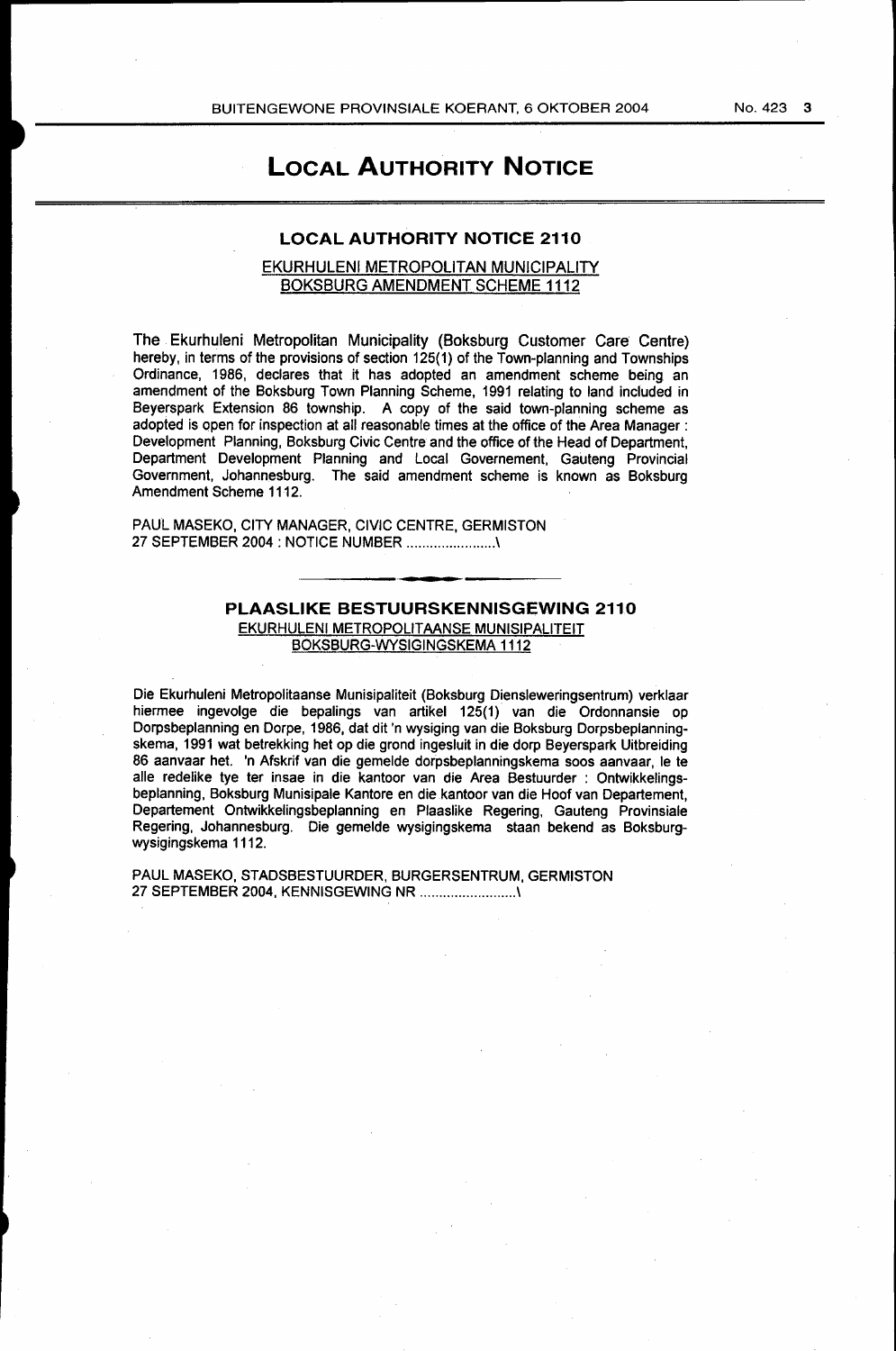# **LOCAL AUTHORITY NOTICE 2111**  EKURHULENI METROPOLITAN MUNICIPALITY PROPOSED BEYERS PARK EXTENSION 86 TOWNSHIIP DECLARATION AS APPROVED TOWNSHIP

In terms of the provisions of section 103(1) of the Town-planning and Townships Ordinance, 1986, the Ekurhuleni Metropolitan Municipality (Boksburg Service Delivery Centre) hereby declares Beyerspark Extension 86 township, situate on Portion 765 (a Portion of Portion 129) of the farm Klipfontein 83 I.R. to be an approved township, subject to the conditions as set out in the schedule hereto.

### **SCHEDULE**

CONDITIONS UNDER WHICH THE APPLICATION MADE BY ERF 9956 WATERKR CC IN TERMS OF THE PROVISIONS OF THE TOWN-PLANNING AND TOWNSHIPS ORDINANCE, 1986 (ORDINANCE NO 15 OF 1986) FOR PERMISSION TO ESTABLISH A TOWNSHIP ON PORTION 765 (A PORTION OF PORTION 129) OFTHE FARM KLIPFONTEIN 83 I.R., GAUTENG, HAS BEEN APPROVED:

# **1. CONDITIONS OF ESTABLISHMENT**

1.1 NAME

The name of the township shall be Beyerspark Extension 86.

1.2 DESIGN

The township shall consist of the erven and the streets as indicated on General Plan S.G. No 6387\2003.

## 1.3 ENDOWMENT

The township owner shall, in terms of the provisions of section 98(2) and (3) of the Town-planning and Townships Ordinance, 1986, pay to the local authority as an endowment the amount of R70 991,16 (VAT inclusive) - which amount shall be used by the local authority for the provision of roads and\or stormwater drainage in or for the township and a lump sum endowment of R130 00,00 (VAT inclusive) to the local authority, which amount shall be used by the local authority for the provision of parks and\or open spaces in or for the township.

Such endowment is payable in accordance with the provisions of section 81 of the aforesaid ordinance read with section 95 of the aforesaid ordinance.

# 1.4 ACCESS

A line of no access along K94 and Goodman Road. Ingress to the township and egress from the township shall be limited to Goodman Road via Erf 1574 (internal road).

# 1.5 DISPOSAL OF EXISTING CONDITIONS OF TITLE

All erven shall be made subject to existing conditions of title and servitudes, if any, including the reservation of rights to minerals but excluding the servitude of right-of-way in favour of the public 4.72 metres wide, extending to the western boundary of the property, as will more fully appear on reference to the diagram attached to Certificate of Registered Title No 737\1938S, which affects a road in the township.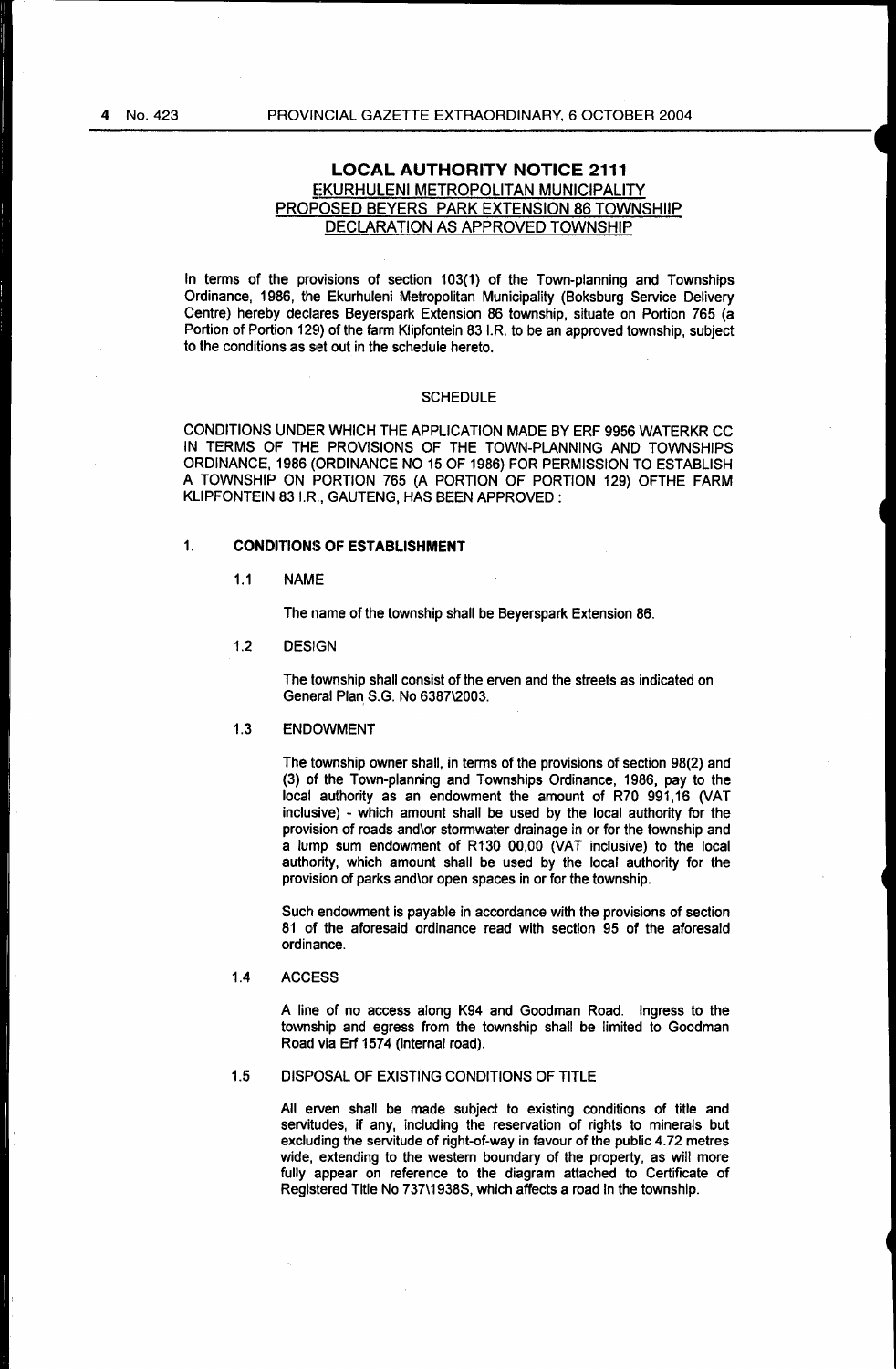# 1.6 DEMOLITION OF BUILDINGS AND STRUCTURES

The township owner shall at its own expense cause all existing buildings and structures to be demolished to the satisfaction of the local authority, when required by the local authority to do so.

÷,

# 1.7 REMOVAL OR REPLACEMENT OF MUNICIPAL SERVICES

If, by reason of the establishment of the township, it should become necessary to remove or replace any existing municipal services, the cost thereof shall be borne by the township owner.

### 1.8 OBLIGATIONS IN REGARD TO ENGINEERING SERVICES

The township owner shall within such period as the local authority may determine, fulfil its obligations in respect of the provision and the installation of systems therefore, as well as the construction of the roads and stormwater drainage system as previously agreed upon between the township owner and the local authority.

# 2. CONDITIONS OF TITLE

The erven shall be subject to the following conditions imposed by the local authority in terms of the provisions of the Town-planning and Townships Ordinance, 1986 :-

# 2.1 ALL ERVEN (EXCEPT ERF 1574- PRIVATE ROAD)

- (a) The is erf subject to a servitude, 2m wide, in favour of the local authority, for sewerage and other municipal purposes, along any two boundaries other than a street boundary, and in the case of a panhandle erf, an additional servitude for municipal purposes 2m wide across the access portion of the erf when required by the local authority; Provided that the local authority may dispense with any such servitude.
- (b) No building or other structure shall be erected within the aforesaid servitude area and no large-rooted trees shall be planted within the area of such servitude or within 2m thereof.
- (c) The local authority shall be entitled to deposit temporarily on the land adjoining the aforesaid servitude such material as may be excavated by it during the course of the construction, maintenance or removal of such sewerage mains and other works as it, in its discretion, may deem necessary, and shall further be entitled to reasonable access to the said land for the aforesaid purpose, subject to any damage done during the process of construction, maintenance or removal of such sewerage mains and other works being made good by the local authority.
- (d) The erf may not be transferred without the prior written consent of the Section 21 Company or the Universitas Personarum (Home Owners Association).
- (e) The erf is entitled to a right-of-way servitude over the entire Erf 1574 (private road) in the township.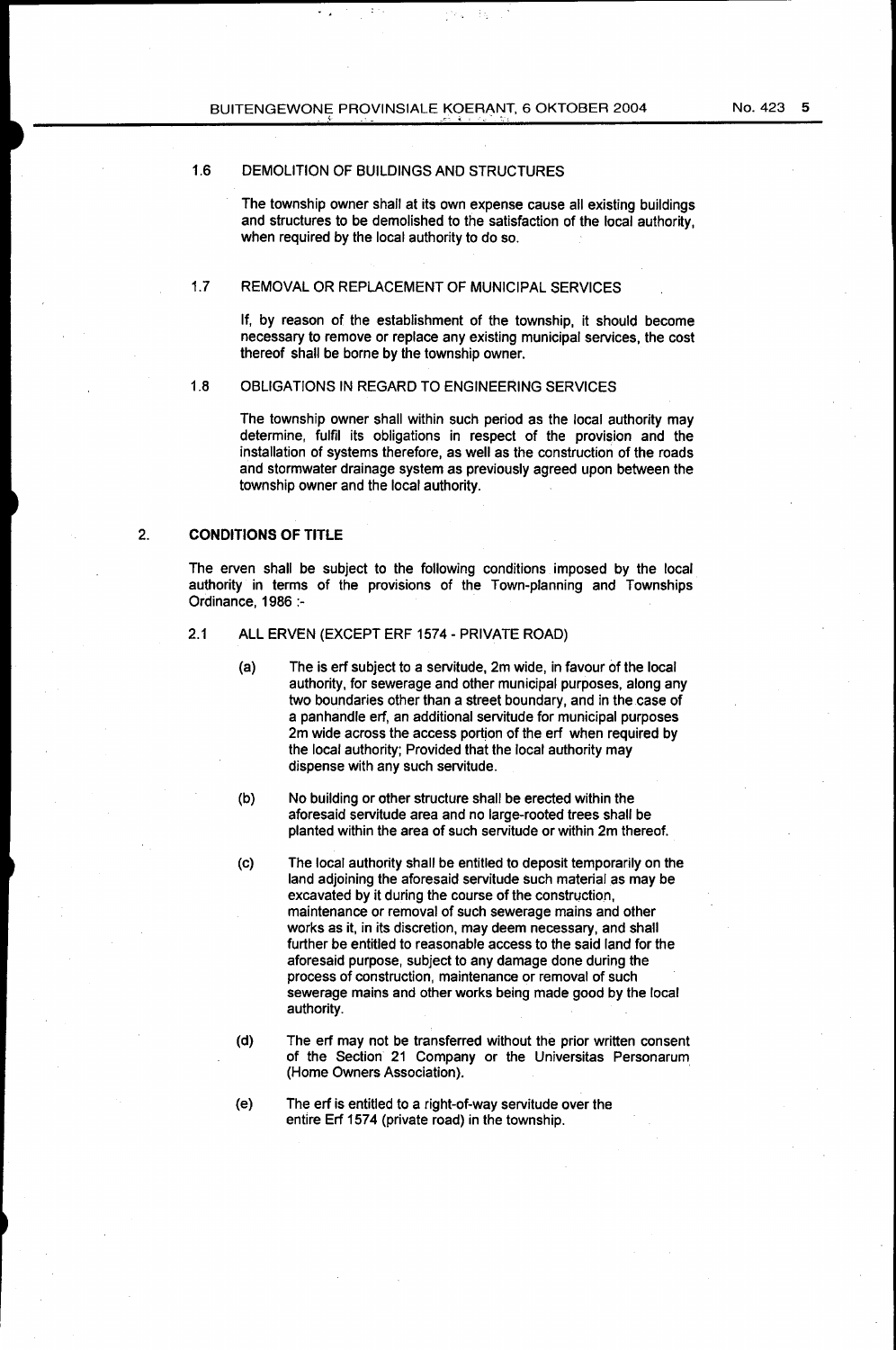# 2.2 ERF 1574 (PRIVATE ROAD)

- (a) The erf is subject to a right-of-way servitude in favour of Erven 1545 up to and including Erf 1573 in the Township.
- (b) The entire erf is subject to a servitude for sewerage, water reticulation, electrical purposes (excluding street lights,) and other municipal purposes in favour of the local authority.

PAUL MASEKO, CITY MANAGER, CIVIC CENTRE, GERMISTON 27 SEPTEMBER 2004: NOTICE NUMBER ............................. \2004 14\19\3\810\51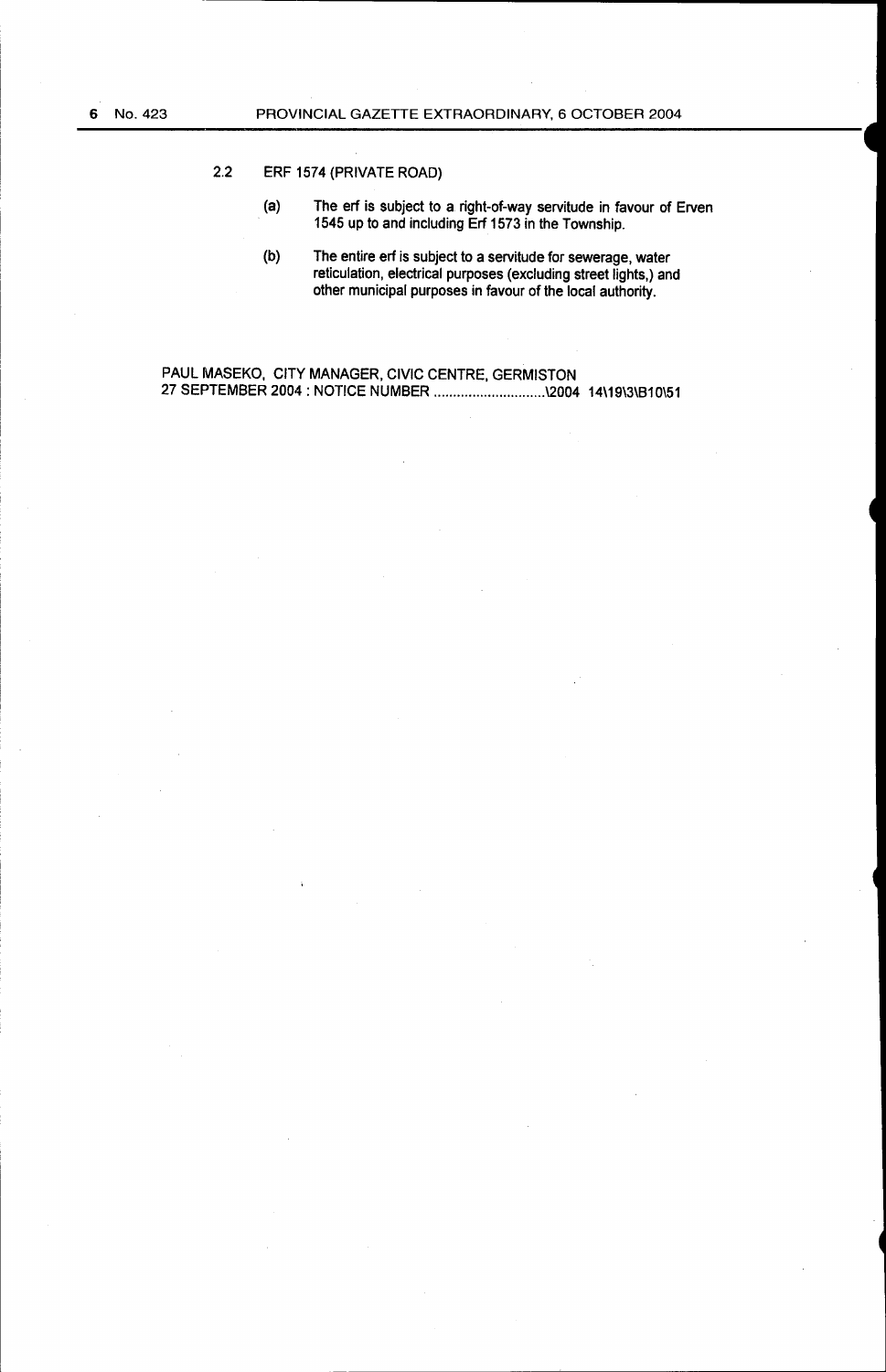# **PLAASLIKE BESTUURSKENNISGEWING 2111**  EKURHULENI METROPOLITAANSE MUNISIPALITEIT VOORGESTELDE DORP BEUERS PARK UITBREIDING 86 VERKLARING TOT GOEDGEKEURDE DORP

lngevolge die bepalings van artikel 103(1) van die Ordonnansie op Dorpsbeplanning en Dorpe, 1986, verklaar die Ekurhuleni Metropolitaanse Munisipaliteit (Boksburg Diensleweringsentrum) hierby die dorp Beyerspark Uitbreiding 86, gelee op Gedeelte 765 ('n gedeelte van Gedeelte 129) van die plaas Klipfontein 83 I.R. tot 'n goedgekeurde dorp onderworpe aan die voorwaardes uiteengesit in die bygaande bylae.

# BYLAE

VOORWAARDES WAAROP DIE AANSOEK GEDOEN DEUR ERF 9956 WATERKR BK INGELVOLGE DIE BEPALINGS VAN DIE ORDONNANSIE OP DORPSBEPLANNING EN DORPE, 1986 (ORDONNANSIE NR 15 VAN 1986) OM TOESTEMMING OM 'n DORP OP GEDEELTE 765 ('n GEDEELTE VAN GEDEELTE 129) VAN DIE PLAAS KLIPFONTEIN 83 I.R., TE STJG, TOEGESTAANIS:

# 1. **STIGTINGSVOORWAARDES**

1.1 NAAM

Die naam van die dorp is Beyerspark Uitbreiding 86.

# 1.2 ONTWERP

Die dorp bestaan uit die erwe en die strate soos aangedui op Algemene Plan S.G. Nr 6387\2003.

# 1.3 BEGIFTIGING

Die dorpseienaar moet ingevolge die bepalings van artikel 98(2) en (3) van die Ordonnansie op Dorpsbeplanning en Dorpe, 1986 as 'n begiftiging aan die plaaslike bestuur die bedrag van R70 991,16 (BVT ingesluit) betaal, welke bedrag deur die plaaslike bestuur aangewend moet word vir die voorsiening paaie en\of stormwater dreinering in en vir die dorp en 'n gegiftiging in die bedrag van R130 000,00 (BVT ingesluit) aan die plaaslike bestuur aangewend moet word vir die voorsiening van grond vir parke en\of oop-ruimtes in of vir die dorp.

Sodanige begifting is betaalbaar ooreenkomstig die bepalings van artikel81 gelees met artikel 95 van die voorgemelde ordonnansie.

# 1.4 TOEGANG

lngang na die dorp en uitgang van die dorp sal beperk wees tot Goodmanstraat via Erf 1574 (interne privaat pad). Geen toegang deur K94 en Goodmanstraat nie.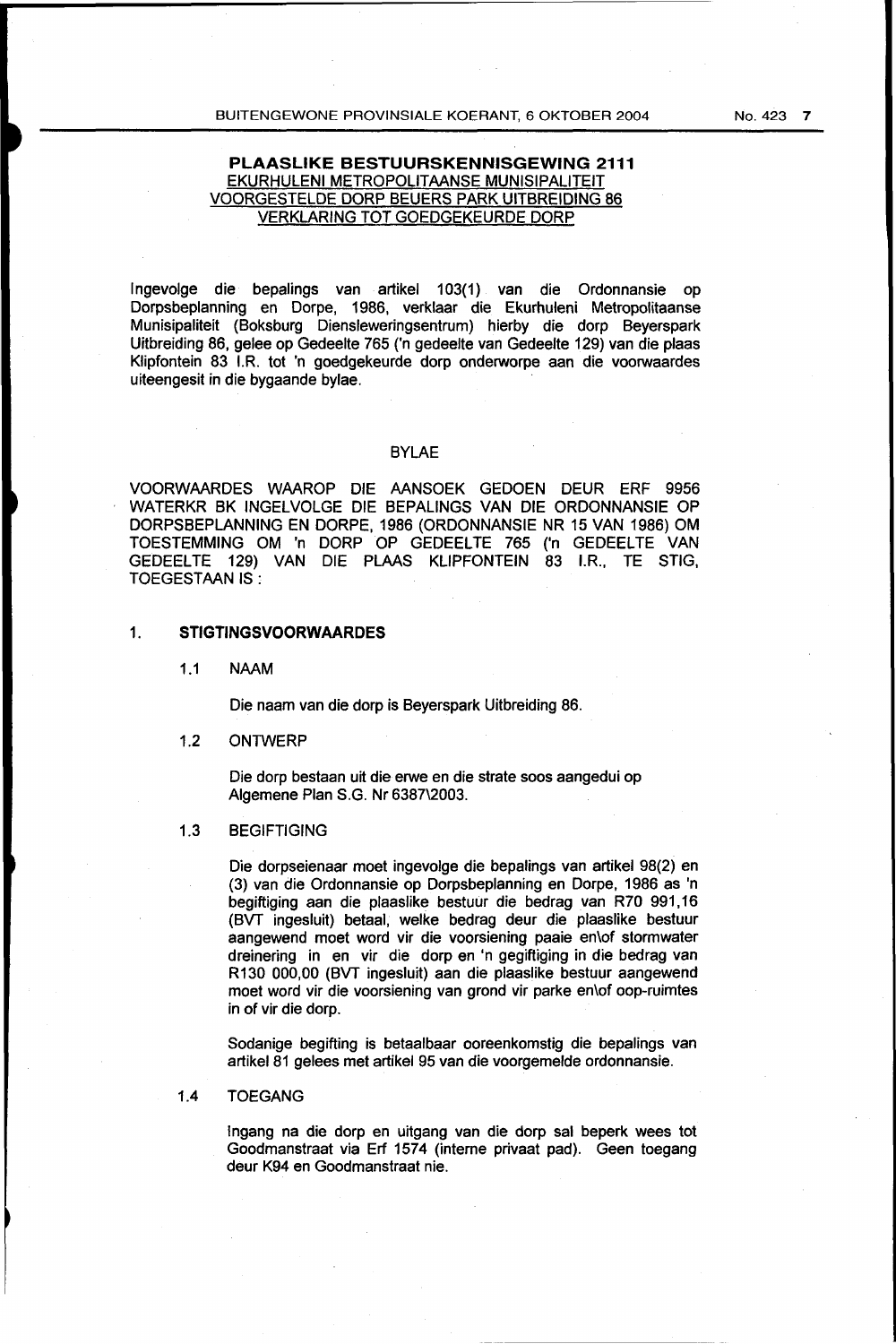# 1.5 BESKIKKING OOR BESTAANDE TITELVOORWAARDES

Aile erwe sal onderworpe gemaak word aan bestaande titelvoorwaardes en serwitute, indien enige, met inbegrip van die voorbehoud van die regte op minerale heruitgesluit die serwituut van 'n reg van weg teen gunste van die algemene publiek 4.72 metres wyd met verwysing tot by die westelike grens van die eiendom soos mee volledig na die diagram aangeheg tot Sertifikaat van Geregistreerde Titel Nr 737\19385 welke 'n pad in die dorp affekteer.

# 1.6 SLOPING VAN GEBOUE EN STRUKTURE

Die dorpseienaar moet, op eie koste, aile bestaande geboue en strukture, laat sloop tot bevrediging van die plaaslike bestuur, wanneer so versoek deur die plaaslike bestuur.

# 1.7 VERWYDERING OF VERVANGING VAN MUNISIPALE DIENSTE

lndien dit, as gevolg van die stigting van die dorp, nodig word om enige bestaande munisipale dienste te verwyder of te vervang, moet die koste daarvan deur die dorpseienaar gedra word.

# 1.8 VERPLIGTING MET BETREKKING TOT INGENIEURSDIENSTE

Die dorpseienaar moet, binne sodanige tydperk as wat die plaaslike bestuur mag bepaal, sy verpligtinge met betrekking tot die voorsiening en installering van ingenieursdienste, soos voorheen ooreengekom tussen die dorpseienaar en die plaaslike bestuur, nakom.

# 2. **TITELVOORWAARDES**

Die erwe is onderworpe aan die volgende voorwaardes opgele deur die plaaslike bestuur ingevolge die bepalings van die Ordonnansie op Dorpsbeplanning en Dorpe, 1986 :

- 2.1 ALLE ERWE (BEHALWE ERF 1574)
	- (a) Die erf is onderworpe aan 'n serwituut, 2m breed, vir riolering en ander munisipale doeleindes, ten gunste van die plaaslike bestuur, langs enige twee grense, uitgesonderd 'n straatgrens en in die geval van 'n pypsteelerf, 'n addissionele serwituut vir munisipale doeleindes, 2m breed oor die toegangsgedeelte van die erf, indien en wanneer verlang deur die plaaslike bestuur; Met dien verstande dat die plaaslike bestuur van enige sodanige serwituut mag afsien.
	- (b) Geen geboue of ander struktuur mag binne die voormelde serwituutgebied opgerig word nie, en geen grootwortelbome mag binne die gebied van sodanige serwituut, of binne 'n afstand van2m daarvan, geplant word nie.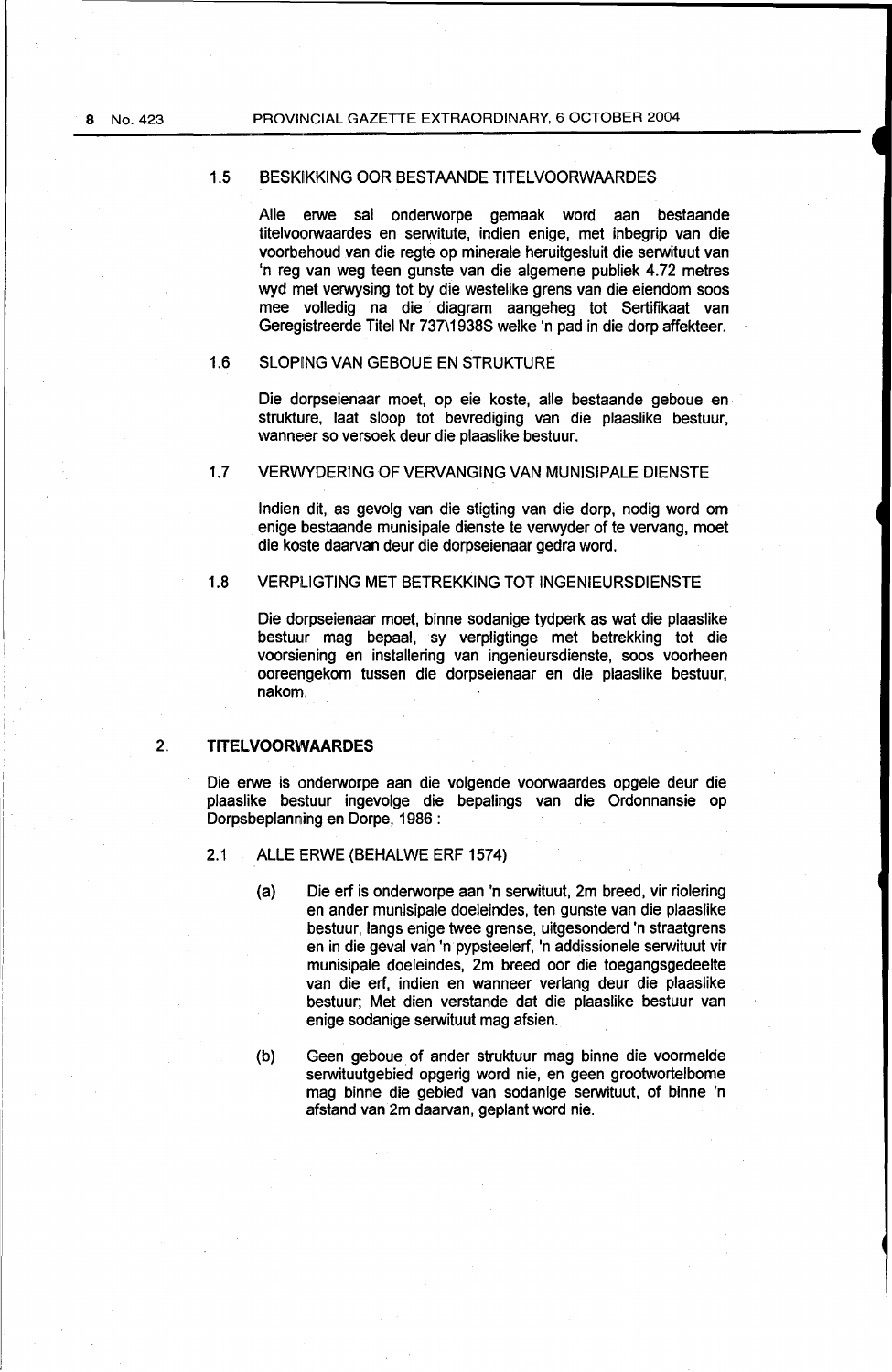- (c) Die plaaslike bestuur is geregtig om enige materiaal wat deur hom uitgegrawe word tydens die aanleg, onderhoud of verwydering van sodanige rioolhoofpypleidings en ander werke wat by volgens goeddunke noodsaaklik ag, tydelik te plaas op die grond wat aan die voormelde serwituut grens en voorts is die plaaslike bestuur geregtig tot redelike toegang tot gemelde grond vir die voonnelde doel, onderworpe daaraan dat die plaaslike bestuur enige skade vergoed wat gedurende die aanleg, onderhoud of verwydering van sodanige rioolhoofpypleidings en ander werke veroorsaak word.
- (d) Die erf mag nie getransporteer word sonder die vooraf<br>verkree skiftelike toestemming van die toestemming van die Huiseienaarsvereeniging nie.
- (e) Die erf is geregtig op 'n reg-van-weg serwituut oor die hele Erf 1574 (privaat pad) in die dorp.
- 2.2 ERF 1574 (PRIVAAT PAD)
	- (a) Die hele erf is onderworpe aan 'n reg-van-weg serwituut ten gunste van Erwe 1545 tot en insluitend 1573 in die dorp.
	- (b) Die hele erf is onderworpe aan 'n serwituut vir riolering, water voorsiening, elektriese doeleindes (uitsluitende straat ligte) en ander munisipale doeleindes ten gunste van die plaaslike bestuur.

PAUL MASEKO, STADSBESTUURDER, BURGERSENTRUM, GERMISTON 27 SEPTEMBER 2004: KENNISGEWING NR ................... 2004 14\19\810\51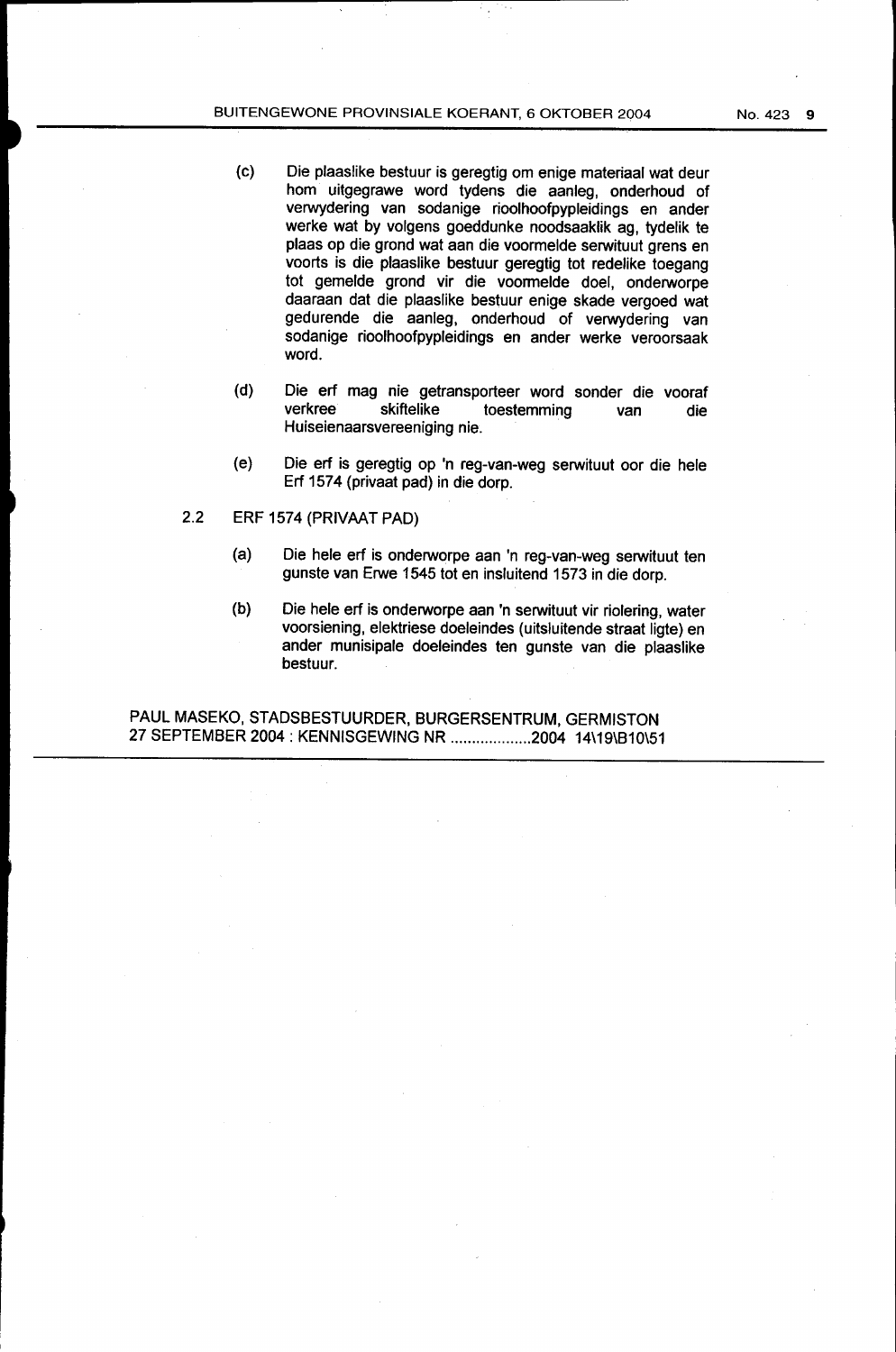J

 $\overline{\phantom{a}}$ 

 $\overline{\phantom{a}}$ 

 $\bar{z}$ 

J,

| IMPORTANT NOTICE                                                                                                                                                          |                                        |  |  |  |
|---------------------------------------------------------------------------------------------------------------------------------------------------------------------------|----------------------------------------|--|--|--|
|                                                                                                                                                                           |                                        |  |  |  |
| The                                                                                                                                                                       |                                        |  |  |  |
| <b>Gauteng Provincial Gazette Function</b>                                                                                                                                |                                        |  |  |  |
| will be transferred to the                                                                                                                                                |                                        |  |  |  |
| <b>Government Printer in Pretoria</b>                                                                                                                                     |                                        |  |  |  |
| as from 2nd January 2002                                                                                                                                                  |                                        |  |  |  |
| <b>NEW PARTICULARS ARE AS FOLLOWS:</b>                                                                                                                                    |                                        |  |  |  |
| <b>Physical address:</b>                                                                                                                                                  | <b>Postal address:</b>                 |  |  |  |
| <b>Government Printing Works</b>                                                                                                                                          | Private Bag X85                        |  |  |  |
| 149 Bosman Street                                                                                                                                                         | Pretoria                               |  |  |  |
| Pretoria                                                                                                                                                                  | 0001                                   |  |  |  |
| New contact persons: Awie van Zyl Tel.: (012) 334-4523                                                                                                                    |                                        |  |  |  |
| Mrs H. Wolmarans Tel.: (012) 334-4591                                                                                                                                     |                                        |  |  |  |
| Fax number: (012) 323-8805                                                                                                                                                |                                        |  |  |  |
| E-mail address: awvanzyl@print.pwv.gov.za                                                                                                                                 |                                        |  |  |  |
| <b>Contact persons for subscribers:</b>                                                                                                                                   |                                        |  |  |  |
|                                                                                                                                                                           | Mrs S. M. Milanzi Tel.: (012) 334-4734 |  |  |  |
|                                                                                                                                                                           | Mrs J. Wehmeyer Tel.: (012) 334-4753   |  |  |  |
|                                                                                                                                                                           | Fax.: (012) 323-9574                   |  |  |  |
| This phase-in period is to commence from November 2001 (suggest date of<br>advert) and notice comes into operation as from 2 January 2002.                                |                                        |  |  |  |
| Subscribers and all other stakeholders are advised to send their advertise-<br>ments directly to the Government Printing Works, two weeks before the<br>2nd January 2002. |                                        |  |  |  |
| In future, adverts have to be paid in advance<br>before being published in the Gazette.                                                                                   |                                        |  |  |  |
| <b>HENNIE MALAN</b>                                                                                                                                                       |                                        |  |  |  |
| <b>Director: Financial Management</b>                                                                                                                                     |                                        |  |  |  |
| Office of the Premier (Gauteng)                                                                                                                                           |                                        |  |  |  |

 $\sim$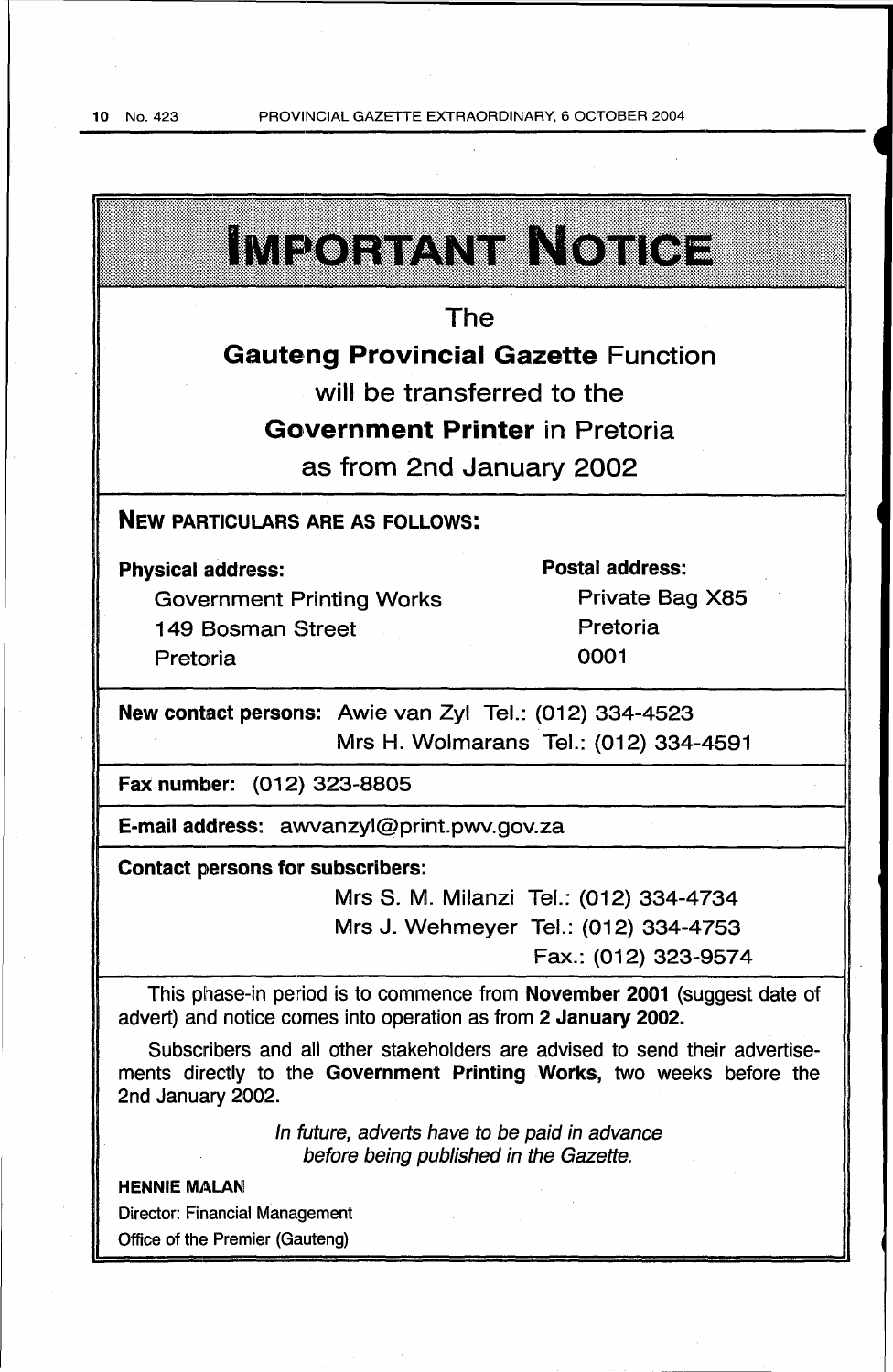



# **www. SR Gazettes .co.za**

# **A new information Portal keeping you up to date with news, legislation, the Parliamentary programme and which is the largest pool of SA Gazette information available on the Web.**

- Easily accessible through the www!
	- Government Gazettes from January 1994
	- Compilations of all Indexes pertaining to the past week's Government Gazettes
	- All Provincial Gazettes from September 1995
	- Parliamentary Bills as of January 1999
- Available in full-text, with keyword searching
- Sabinet Online scans, formats, edits and organize information for you. Diagrams and forms included as images.
- No stacks of printed gazettes- all on computer. Think of the storage space you save.
- Offers Bill Tracker- complementing the SA Gazettes products.

For easy electronic access to full-text gazette info, subscribe to the SA Gazettes from



.Tel: (012) 643·9500, Fax: (012) 663-3543, Toll free: 0800 11 8595, e-mail: corporate@sabinet.co.za, www: http://corporate.sabinet.co.za